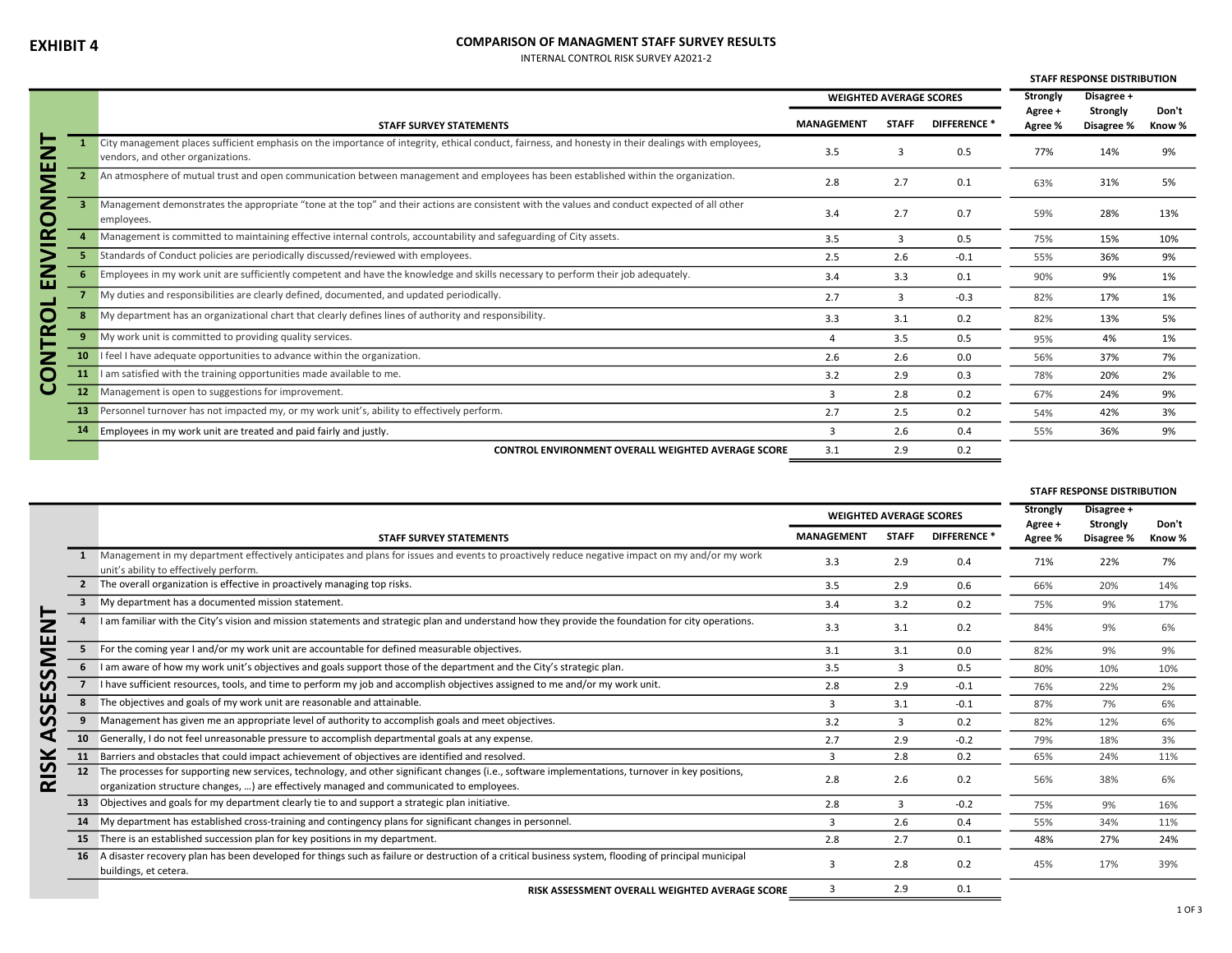## COMPARISON OF MANAGMENT STAFF SURVEY RESULTS

INTERNAL CONTROL RISK SURVEY A2021-2

|                         |                |                                                                                                                                                                                                                                                      |                   |                                |              | <b>STAFF RESPONSE DISTRIBUTION</b> |                        |        |
|-------------------------|----------------|------------------------------------------------------------------------------------------------------------------------------------------------------------------------------------------------------------------------------------------------------|-------------------|--------------------------------|--------------|------------------------------------|------------------------|--------|
|                         |                |                                                                                                                                                                                                                                                      |                   | <b>WEIGHTED AVERAGE SCORES</b> |              |                                    | Disagree +             | Don't  |
|                         |                | <b>STAFF SURVEY STATEMENTS</b>                                                                                                                                                                                                                       | <b>MANAGEMENT</b> | <b>STAFF</b>                   | DIFFERENCE * | Agree +<br>Agree %                 | Strongly<br>Disagree % | Know % |
|                         |                | Directorate/department policies and procedures are formalized, easily accessible and communicated to employees.                                                                                                                                      | 3                 | 2.8                            | 0.2          | 75%                                | 21%                    | 5%     |
|                         | 2 <sup>2</sup> | Policies and procedures for my department are adequate, reasonable, consistent, and enable employees to do their jobs effectively.                                                                                                                   | 3.1               | 2.8                            | 0.3          | 75%                                | 19%                    | 5%     |
| <b>S</b><br>ш           |                | All procedures related to performing significant processes specific to my work unit are documented, kept up to date, and are accessible to employees.                                                                                                | 3                 | 2.8                            | 0.2          | 70%                                | 22%                    | 8%     |
|                         |                | There is someone designated in each department, work unit and/or at the directorate level to maintain policies and procedures.                                                                                                                       | 3                 | 2.8                            | 0.2          | 58%                                | 19%                    | 23%    |
|                         |                | City-wide policies and procedures are clearly defined and easily accessible to employees.                                                                                                                                                            | $\mathbf{a}$      | $\mathbf{a}$                   | 0.0          | 78%                                | 12%                    | 10%    |
|                         |                | Managerial employees in my department are sufficiently familiar with city-wide policies related to personnel management, financial matters, and                                                                                                      | 3.2               | 3                              | 0.2          | 73%                                | 12%                    | 15%    |
| 9<br>⋖<br>e de la provi |                | I am familiar with the City's Standard of Conduct policies including work standards and employee performance, behavioral standards of conduct, conflict<br>of interest, gifts, entertainment, and gratuities, and use of information and technology. | 3.1               | 3.1                            | 0.0          | 91%                                | 6%                     | 3%     |
| O                       |                | Employees who break laws, rules, and regulations affecting the organization or steal City property will be caught.                                                                                                                                   | 3.6               | 3.1                            | 0.5          | 79%                                | 7%                     | 14%    |
| Ē                       |                | Appropriate remedial actions taken by management in response to employees breaking laws/rules/regulations or theft of City property.                                                                                                                 | 3.5               | 2.9                            | 0.6          | 64%                                | 14%                    | 21%    |
| Z                       |                | 10 All City property and other assets in my area are adequately safeguarded from loss, waste, and theft.                                                                                                                                             | 3.3               | 3                              | 0.3          | 82%                                | 10%                    | 8%     |
| O<br>ပ                  |                | 11 Internal controls are sufficient to prevent fraud.                                                                                                                                                                                                | 3.5               | 3.1                            | 0.4          | 71%                                | 7%                     | 22%    |
|                         |                | 12 The effectiveness of internal controls is monitored.                                                                                                                                                                                              | 3.3               | $\overline{3}$                 | 0.3          | 56%                                | 10%                    | 34%    |
|                         | 13             | Employees are appropriately trained for general workplace safety and compliance with applicable regulatory requirements for their job.                                                                                                               | 3.3               | 3                              | 0.3          | 79%                                | 14%                    | 8%     |
|                         |                | 14 Electronic and hard copy files containing private and confidential information are properly protected and secured through restricted access, appropriate<br>training, and other methods.                                                          | 3.4               | 3.1                            | 0.3          | 77%                                | 3%                     | 21%    |
|                         |                | CONTROL ACTIVITIES OVERALL WEIGHTED AVERAGE SCORE                                                                                                                                                                                                    | 3.2               |                                | 0.2          |                                    |                        |        |
|                         |                |                                                                                                                                                                                                                                                      |                   |                                |              |                                    |                        |        |

|        |    |                                                                                                                   |                                |              |              |                    | <b>STAFF RESPONSE DISTRIBUTION</b> |                 |  |  |
|--------|----|-------------------------------------------------------------------------------------------------------------------|--------------------------------|--------------|--------------|--------------------|------------------------------------|-----------------|--|--|
|        |    |                                                                                                                   | <b>WEIGHTED AVERAGE SCORES</b> |              |              | Strongly           | Disagree +                         |                 |  |  |
| Σ      |    | <b>STAFF SURVEY STATEMENTS</b>                                                                                    | <b>MANAGEMENT</b>              | <b>STAFF</b> | DIFFERENCE * | Agree +<br>Agree % | Strongly<br>Disagree %             | Don't<br>Know % |  |  |
|        |    | There is a way for me to provide recommendations for process improvement.                                         | з                              | 2.8          | 0.2          | 68%                | 18%                                | 14%             |  |  |
| 0      |    | The interaction between management and my work unit enables us to perform our jobs effectively.                   | 3.1                            | 3            | 0.1          | 79%                | 16%                                | 5%              |  |  |
| ఱ      |    | The communication across departmental boundaries within my department enables us to perform our jobs effectively. | 3.1                            | 2.7          | 0.4          | 64%                | 28%                                | 8%              |  |  |
| Ζ      |    | Management has clearly communicated to me the behavior that is expected of me.                                    | 3.5                            | 3.1          | 0.4          | 91%                | 8%                                 | 1%              |  |  |
|        |    | Employees, management, and work groups cooperate to reach shared goals.                                           | 3.5                            | 2.9          | 0.6          | 75%                | 19%                                | 6%              |  |  |
| ₫      | 6  | I am informed periodically of my work unit's actual performance relative to established objectives.               | 3.1                            | 2.8          | 0.3          | 74%                | 23%                                | 3%              |  |  |
| ਵ      |    | I have access to sufficient information to do my job.                                                             | 3.1                            | 3.1          | 0.0          | 92%                | 7%                                 | 1%              |  |  |
| 空      | 8  | I know how to anonymously report suspected instances of employee misconduct or unethical/fraudulent activity.     | 3.2                            | 2.6          | 0.6          | 56%                | 32%                                | 12%             |  |  |
| 0<br>┗ | 9  | If I report wrongdoing to my supervisor, I am confident the wrongdoing will stop.                                 | 3.7                            | 2.7          | 1.0          | 57%                | 30%                                | 13%             |  |  |
|        | 10 | Employees who report suspected improprieties are protected from reprisal.                                         | 3.3                            | 2.7          | 0.6          | 50%                | 23%                                | 27%             |  |  |
|        |    | <b>INFORMATION &amp; COMMUNICATION OVERALL WEIGHTED AVERAGE SCORE</b>                                             | 3.2                            | 2.9          | 0.3          |                    |                                    |                 |  |  |